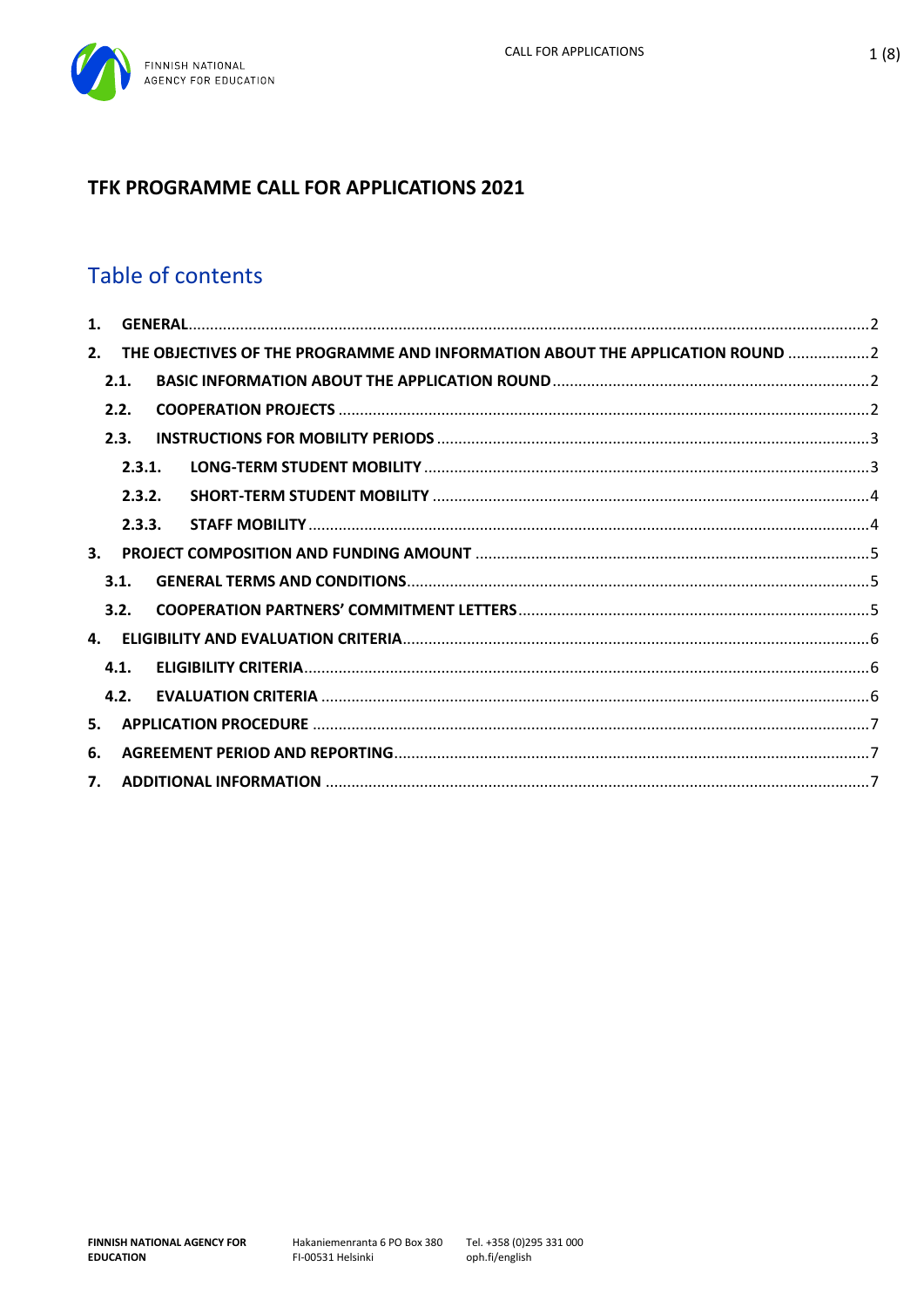

## <span id="page-1-0"></span>**1. GENERAL**

The purpose of the Team Finland Knowledge programme is to create and strengthen cooperation between Finnish higher education institutions and the target regions and countries selected to the TFK network, and to design new operating models for cooperation. The programme funds educational cooperation between higher education institutions through cooperation and mobility projects.

The target regions and countries of the programme are China, India, Russia, Southern Africa, Southeast Asia and Latin America. In 2021, the programme will be funding cooperation with Russia, China, Southeast Asia (Indonesia, Malaysia, Singapore, Thailand, Vietnam) and India. In 2022, cooperation will be funded with Southern Africa and Latin America. A separate call for proposals will be published about the 2022 application round. The target regions and possible focus areas of the programme may vary in different ways in future application rounds.

#### <span id="page-1-1"></span>**2. THE OBJECTIVES OF THE PROGRAMME AND INFORMATION ABOUT THE APPLICATION ROUND**

The objective of the programme is to increase the quality of higher education by strengthening the international partnerships and networks of Finnish higher education institutions and creating new initiatives or operating models for international cooperation between higher education institutions. In addition to this, the programme aims at strengthening the attractiveness of Finnish higher education institutions as partners and education providers.

It is hoped that the projects funded under the programme will lead to permanent and long-term cooperation between countries. The funding can also be used to renew or deepen existing cooperation between higher education institutions to cover new disciplines or forms of operation. It is hoped that the TFK programme will have permanent, long-term positive impacts on cooperation between the participating higher education institutions. Partnering institutions in the target regions also contribute to the planning and realisation of the projects and cover some of their costs.

The programme is not intended for preliminary activities carried out for the purpose of establishing cooperation, such as getting to know potential partners, carrying out visits in preparation of projects or general delegations.

#### <span id="page-1-2"></span>**2.1. BASIC INFORMATION ABOUT THE APPLICATION ROUND**

A single project can apply for funding for cooperation with one or more higher education institutions in the partnering countries. Applications must be prepared in cooperation between Finnish and partnering higher education institutions.

The project funding must be used during the period of 1 August 2021–31 December 2023. The maximum amount of funding that can be awarded to an individual project is €80,000.

The budget for the 2021 application round is about €1,400,000, which can be allocated to an estimated 20– 30 projects. Higher education institutions can submit any number of applications during the TFK programme's application round.

#### <span id="page-1-3"></span>**2.2. COOPERATION PROJECTS**

Participating projects must involve educational cooperation at one or several different degree levels (bachelor's, master's and/or doctoral). The programme is open to all disciplines.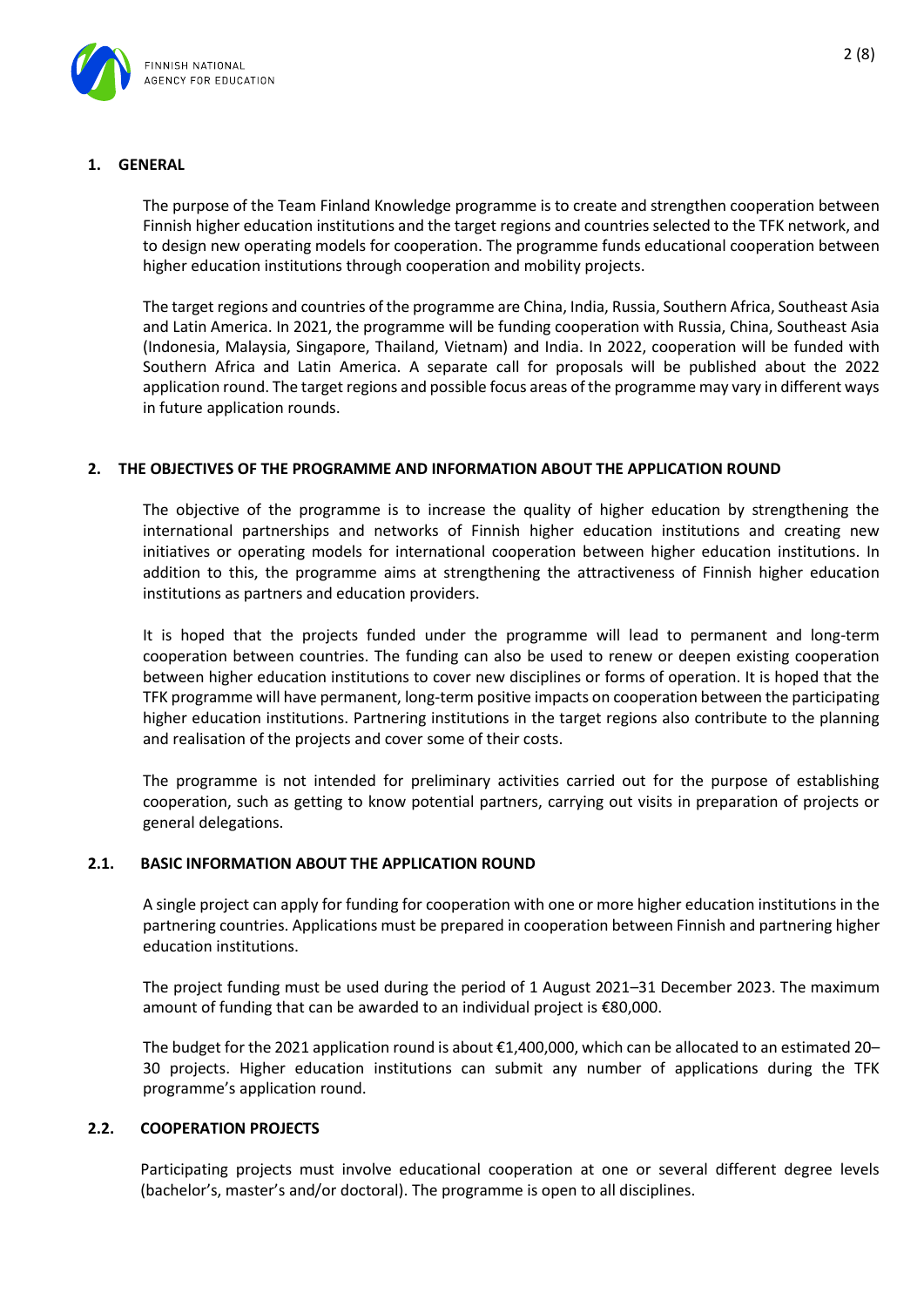

Participating projects can involve one or several of the following forms of educational cooperation between partnering higher education institutions:

- Joint study units, courses and intensive courses
- The development and realisation of digital/virtual teaching
- Curriculum cooperation
- Joint/double degrees
- Mobility (teacher, staff, student and/or trainee mobility)
- Working life cooperation.

Granted project funding can be used to cover two categories of costs:

- 1) Travel costs, which must account for at least 50% of the project funding.
- 2) Organisational and other costs, which can account for up to 50% of the project funding.

**Travel costs** can result from the travel/mobility periods of students, graduate students and/or teaching or other staff of the participating higher education institutions between Finland and the target country. The project's travel costs can be divided among several target groups (students and staff) depending on the objectives of the project. Additional costs resulting from travel, such as travel tickets, accommodation, travel agency costs, visas, insurance and potential per diem allowances, are also considered valid travel costs. The travel/mobility must be justified and cost-efficient and take into account the principles of sustainable development.

**Organisational costs** must consist of expenses directly associated with the realisation of the core activities of the projects, such as the online realisation of course and teaching content, teaching-related course material or the organisation of events. Valid organisational costs include the purchase of services and the renting of equipment, for example. Organisational and other costs can also include wages and salaries, but they can only account for up to 20% of the total project funding granted.

**The funding cannot be used** to cover the administrative costs of higher education institutions, hospitality costs or business gifts. These and potential other costs must be covered by funding provided by the participating higher education institutions.

The project funding can be divided between the higher education institutions participating in the project.

# <span id="page-2-0"></span>**2.3. INSTRUCTIONS FOR MOBILITY PERIODS**

Partnering higher education institutions and their cooperation partners can carry out student exchange, traineeship periods as well as teacher and other staff mobility under the projects carried out under the TFK programme. The aim of mobility is to create permanent cooperation between higher education institutions in Finland and partnering countries through reciprocal student and staff exchange. Student and staff mobility periods can be either short or long in length. Physical mobility periods should preferably be combined with virtual cooperation or study content.

#### <span id="page-2-1"></span>**2.3.1. LONG-TERM STUDENT MOBILITY**

Long-term student mobility can consist of 2–12 months of uninterrupted study. A mobility grant can only be awarded to a registered degree student of a higher education institution participating in the project.

The *recommended grant amounts* for long-term student mobility are:

Incoming student mobility €850/month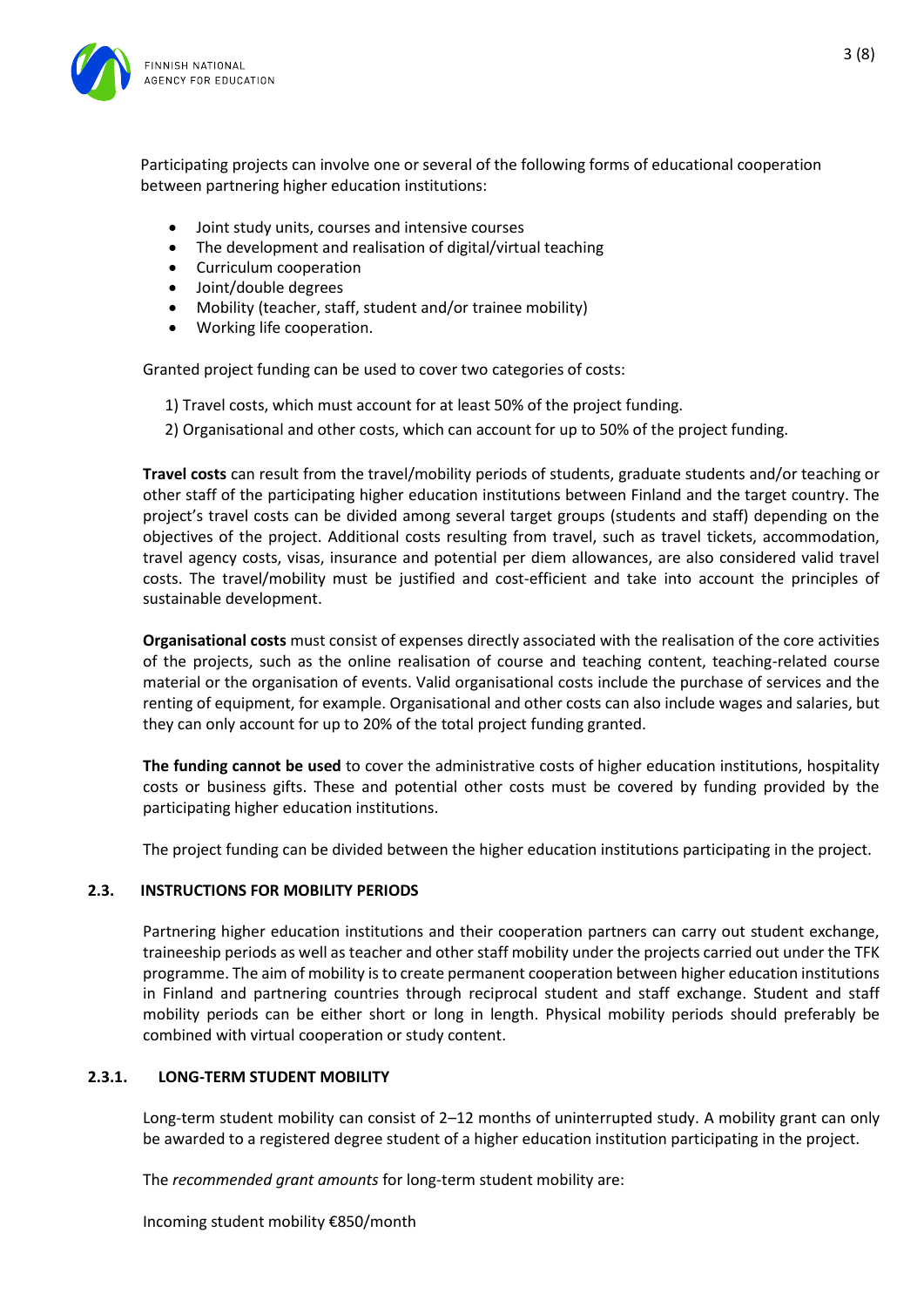

Outgoing student mobility €700/month

The applicant can provide reasons for why their grant amount should differ from the recommended funding amounts in their project application.

The applicant should estimate on the application the number of mobile students (incoming and outgoing) and months within the project, as well as an estimate of the total grants. In the final report stage the final grant will be calculated according to the realized long-term student mobilities in months, not the actual costs of the mobilities.

## <span id="page-3-0"></span>**2.3.2. SHORT-TERM STUDENT MOBILITY**

Short-term student mobility can consist of 5–30 days of uninterrupted study/training. The mobility grant can only be awarded for full-time studying or training taking place in the target country. A mobility grant can only be awarded to a registered degree student of a higher education institution participating in the project.

The content of the short-term mobility period must support the students' studies; the funding cannot be awarded for language and culture courses alone. Short-term mobility periods should preferably always include virtual study content as well.

The *recommended grant amounts* for short-term student mobility are:

Incoming student mobility; days 1–14 up to €70/day and days 15–30 up to €50/day. Outgoing student mobility; days 1-14 up to €70/day and days 15-30 up to €50/day.

The applicant can provide reasons for why their grant amount should differ from the recommended funding amounts in their project application.

The applicant should estimate on the application the number of mobile students (incoming and outgoing) and days within the project, as well as an estimate of the total grants. In the final report stage the final grant will be calculated according to the realized short-term student mobilities in days, not the actual costs of the mobilities.

#### <span id="page-3-1"></span>**2.3.3. STAFF MOBILITY**

Staff mobility costs may be covered for persons who are staff members of a higher education institution participating in the project during the mobility period. Staff mobility periods should preferably always be combined with virtual cooperation or teaching content.

In staff mobility, support from the TFK programme to cover travel costs can be paid according to actual costs. The applicant should estimate on the application the number of mobile staff members and days within the project, as well as an estimate of the total costs. The travel/mobility must be justified and costefficient.

In the final report stage the final grant will be calculated according to the actual realized costs of the reported staff mobilities.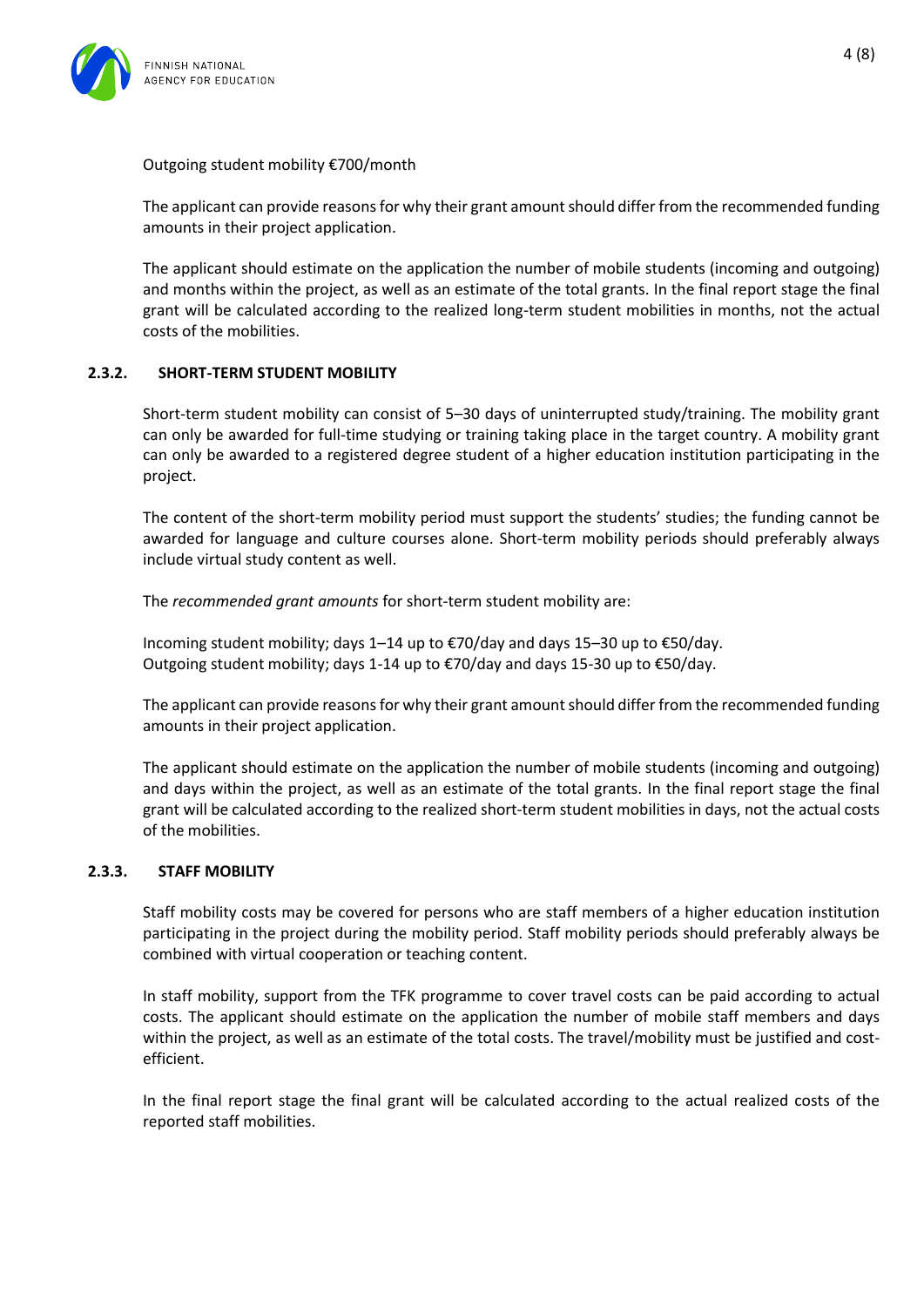

# <span id="page-4-0"></span>**3. PROJECT COMPOSITION AND FUNDING AMOUNT**

The funding must be applied for by a Finnish higher education institution, which submits the funding application to the Finnish National Agency for Education on behalf of the entire partner network. The Finnish higher education institution is also responsible for the use of the funding and reports on it to the Finnish National Agency for Education during and after the agreement period.

The project must involve at least one higher education institution from Finland and one higher education institution from an eligible target country. Finnish higher education institutions are encouraged to engage in national cooperation in their cooperation initiatives related to the TFK programme. The maximum amount of project funding can only be awarded to projects involving multiple Finnish higher education institutions. The aim is to engage in cooperation with higher education institutions in eligible target countries that are strategically important to their Finnish partners. The cooperation should, on principle, be reciprocal in nature and benefit all the parties involved.

The maximum amount of funding that can be awarded to a single project is €80,000. The amount of funding awarded can also be lower than the amount specified in the application.

#### <span id="page-4-1"></span>**3.1. GENERAL TERMS AND CONDITIONS**

The project costs must be visible in the higher education institution's accounting records under a separate project. However, costs covered by partnering higher education institutions can also be proven with copies of invoices.

Partnering institutions in the target regions also contributing to the planning and realisation of the projects and covering some of the project costs is considered an advantage in project selection. Covering some of the costs can mean that the partners pay some of the travel costs of their higher education institutions' staff or students or cover some of the costs of events organised in the target country, for example.

In addition to higher education institutions, projects can also involve other operators or organisations, such as companies or associations.

The project application and the attached commitment letters (the so-called TFK statements) must include a breakdown of the funding allocated to the project by the partnering higher education institutions, and the final report of the project must detail how the funding was realised.

#### <span id="page-4-2"></span>**3.2. COOPERATION PARTNERS' COMMITMENT LETTERS**

The higher education institutions of partnering countries must each supply a commitment letter (TFK statement) signed by a legal representative of the higher education institution, a scanned copy of which is attached to the application form on the Finnish National Agency for Education's government subsidy system. The TFK statements supplied by partnering higher education institutions must be consistent and meaningful and demonstrate that the partner is committed to the project. The TFK statement does not need to follow a specific format, but it must include the following information corresponding to the application:

- The name of the project
- The name of the partnering higher education institution
- The contact information of the partnering higher education institution's contact person
- A description of project participation; what kind of role the higher education institution and its staff/students will have in the realisation of the project
- A description of the higher education institution's commitment to the project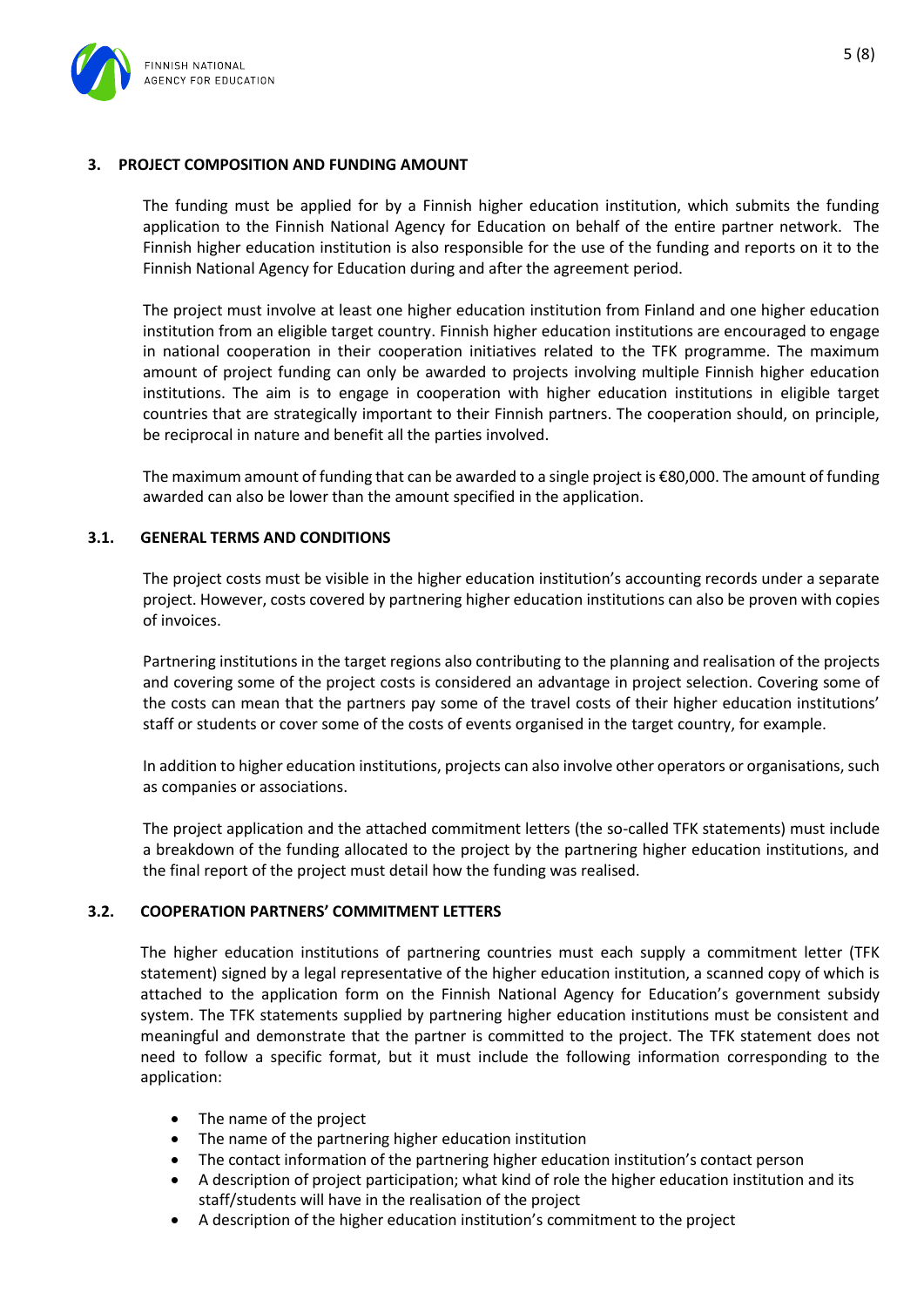

- A description of the importance of the cooperation to the partnering higher education institution
- Any funding that the partner has allocated to the project.

# <span id="page-5-0"></span>**4. ELIGIBILITY AND EVALUATION CRITERIA**

# <span id="page-5-1"></span>**4.1. ELIGIBILITY CRITERIA**

The project must meet the following requirements to be eligible to apply:

- The project is coordinated by a Finnish higher education institution that submits the application to the Finnish National Agency for Education on behalf of all the project partners.
- The project involves at least one higher education institution from Finland and one higher education institution from an eligible target country, which in the 2021 application round are Russia, China, India and Southeast Asian countries (Indonesia, Malaysia, Singapore, Thailand, Vietnam).
- The application is submitted in its entirety by the deadline via the Finnish National Agency for Education's government subsidy system.
- The partnering higher education institutions named in the application have supplied TFK statements, which are attached to the application on the online state grant system.

If the requirements detailed above are not met, the application is considered ineligible and will not proceed to evaluation.

# <span id="page-5-2"></span>**4.2. EVALUATION CRITERIA**

The primary selection criterion is the quality of the application. The balance between the target regions is also taken into consideration regarding the total amount of funding to be granted overall. All applications that meet the eligibility criteria will undergo a quality evaluation, in which their relative strength is evaluated based on the extent to which they are considered capable of meeting the following selection criteria:

#### **Needs analysis and roles of partners**

- The project responds to an educational need that has broader significance in regard to cooperation between the countries, and the project provides clear additional value in relation to prior initiatives.
- The participating higher education institutions have an institutional commitment to and interest in the activities.
- The planned activities are relevant to the participating higher education institutions.
- The project composition is well justified and the responsibilities, roles and tasks of the involved higher education institutions are clearly described.

#### **Quality of cooperation, activity design and implementation**

- The activities are realistically planned, clearly described and appropriately spread over the project period.
- Quality aspects are taken into account in the activities and the progress/successes, etc. of the project are monitored.
- The operating plan acknowledges the risk factors associated with the realisation of the project and includes contingency plans for them.
- The project does not remain a one-off, but is integrated into the normal operation of the higher education institutions.
- The following are also taken into account in projects involving student mobility: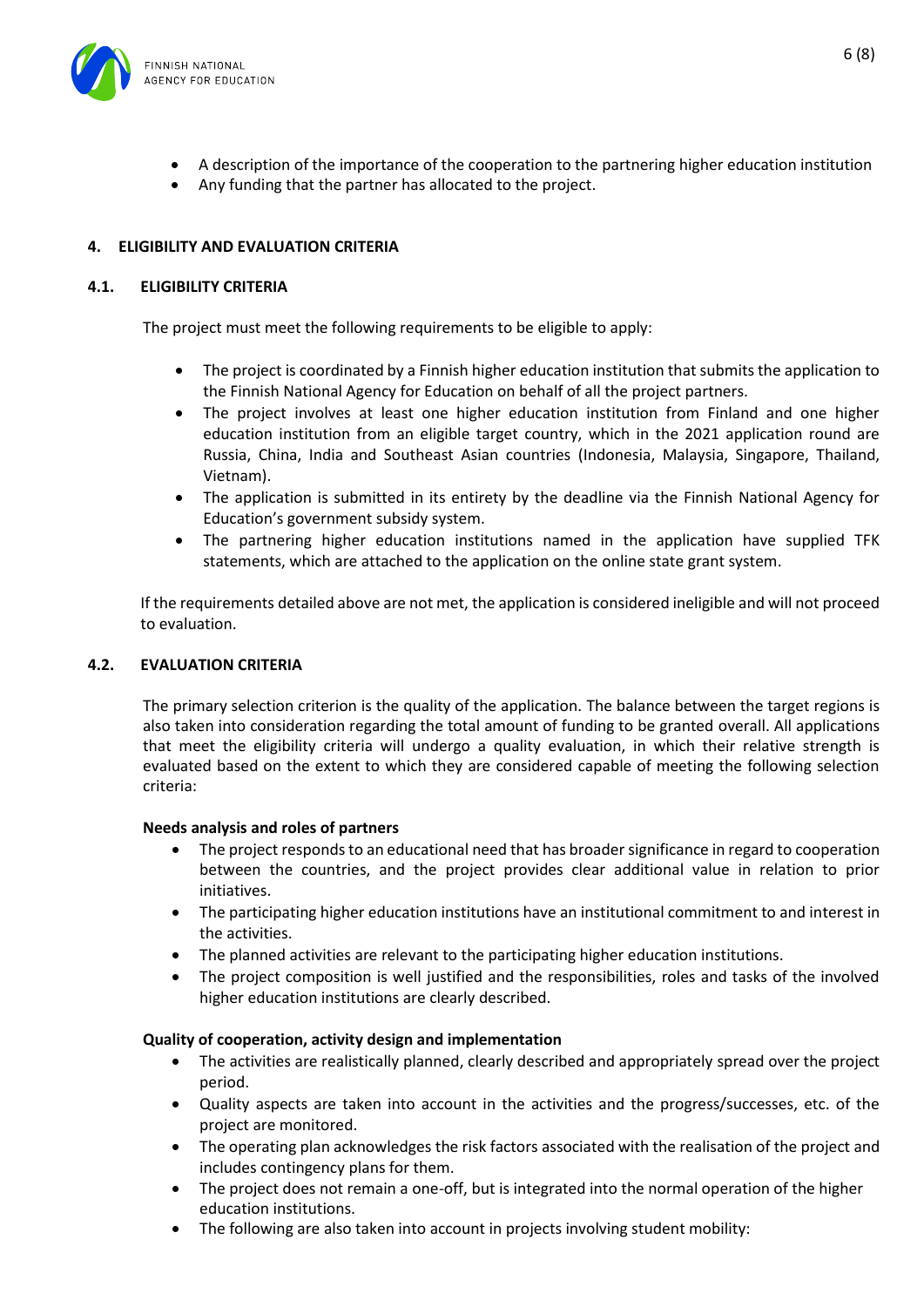



- The project's partnerships and the number of mobilities applied for are proportional to the number of participating higher education institutions and the realisation plans of the mobilities are realistic.
- The support services for marketing, preparation, implementation and follow-up of the applied mobility activities are in place.
- There are processes in place for recognising the participating students' learning outcomes (such as ECTS and other mechanisms).

#### **Results and impact**

- The expected results are concretely and realistically described and will remain a part of the higher education institutions' operations after the project period.
- The impact of the planned activities is described from the perspective of the participants and organisations in Finland and the target countries.
- The activities/results of the project support the internationalisation of the students and staff of the participating higher education institutions beyond the persons/parties participating in the projects.
- The project has operating methods in place for communicating about the activities and results of the project period.

#### <span id="page-6-0"></span>**5. APPLICATION PROCEDURE**

**The deadline for applications is 3 May 2021** (the online system will close at 16:15). Applications submitted after the deadline will not be considered. All applicants will be notified of the results of the application round within two months of the end of the application period.

The application form must be filled in by the deadline using the online system. Paper versions of applications do not need to be sent by post. The information requested on the application form can be viewed on the programme's website.

#### <span id="page-6-1"></span>**6. AGREEMENT PERIOD AND REPORTING**

Granted funding can be used during the period of 1 August 2021–31 December 2023. The Finnish National Agency for Education must be provided with 2 interim reports during the project period and a final report after the end of the project period.

The reports shall consist of a written report, a mobility report and a financial report. The higher education institution must also provide the Finnish National Agency for Education with an accounting statement that lists the costs associated with the project (including the higher educational institution's own funding). The own funding of the higher education institutions of the partner country can also be documented with copies of invoices, in which case the costs associated with the project do not need to be listed in the Finnish higher education institution's accounting records.

#### <span id="page-6-2"></span>**7. ADDITIONAL INFORMATION**

Additional information about the programme and application instructions are available on the Finnish National Agency for Education's website at [https://www.oph.fi/en/programmes/tfk-programme.](https://www.oph.fi/en/programmes/tfk-programme)

The general e-mail address for inquiries related to the programme is **TFK-programme@oph.fi**.